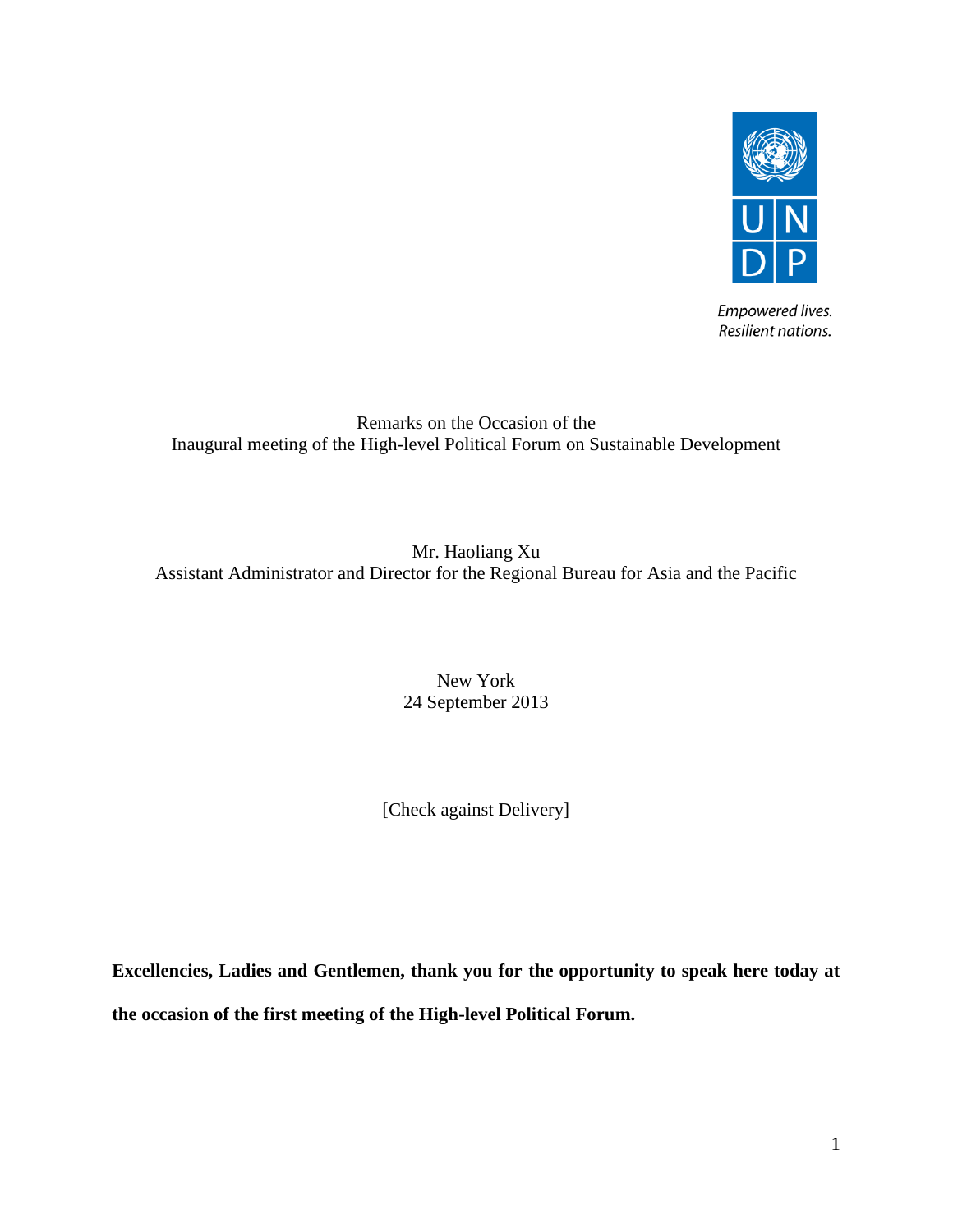**The creation of the High Level Political Forum, with the mandate to provide political leadership on sustainable development, and review progress in the implementation of sustainable development commitments is most welcome.**

**Helping countries bring evidence to the discussions at the High-Level Political Forum will be most crucial for the success of this new body. UNDP with its global network of country offices and as Chair of the UNDG stands ready to support this endeavor.**

**UNDP has supported many countries to integrate the MDGs into their national development strategies. We have partnered with government to produce over** *[400 MDG](http://www.undp.org/content/undp/en/home/librarypage/mdg/mdg-reports/)  [progress reports](http://www.undp.org/content/undp/en/home/librarypage/mdg/mdg-reports/)* **to help governments to build evidence and track progress.**

**In the run-up to Rio+20, together with UNDESA, we supported national consultations in 72 countries aiming at reviewing progress, challenges and gaps in the implementation of sustainable development approaches over the last two decades (see [Synthesis of National](http://www.undp.org/content/undp/en/home/librarypage/environment-energy/integrating_environmentintodevelopment/synthesis-of-national-reports-for-rio-20.html)  [Reports\)](http://www.undp.org/content/undp/en/home/librarypage/environment-energy/integrating_environmentintodevelopment/synthesis-of-national-reports-for-rio-20.html).** 

**Last year and this year, together with the UNDG, we have led the unprecedented global conversation on the post-2015 agenda. Through that conversation, over one million people from around the world have voiced their views on the world they want after 2015.** 

**The report** *['A Million Voices: What People Want'](http://www.worldwewant2015.org/millionvoices)* **shows clearly that there is a strong call for governments to do a better job: to be honest and responsive in delivering services,**